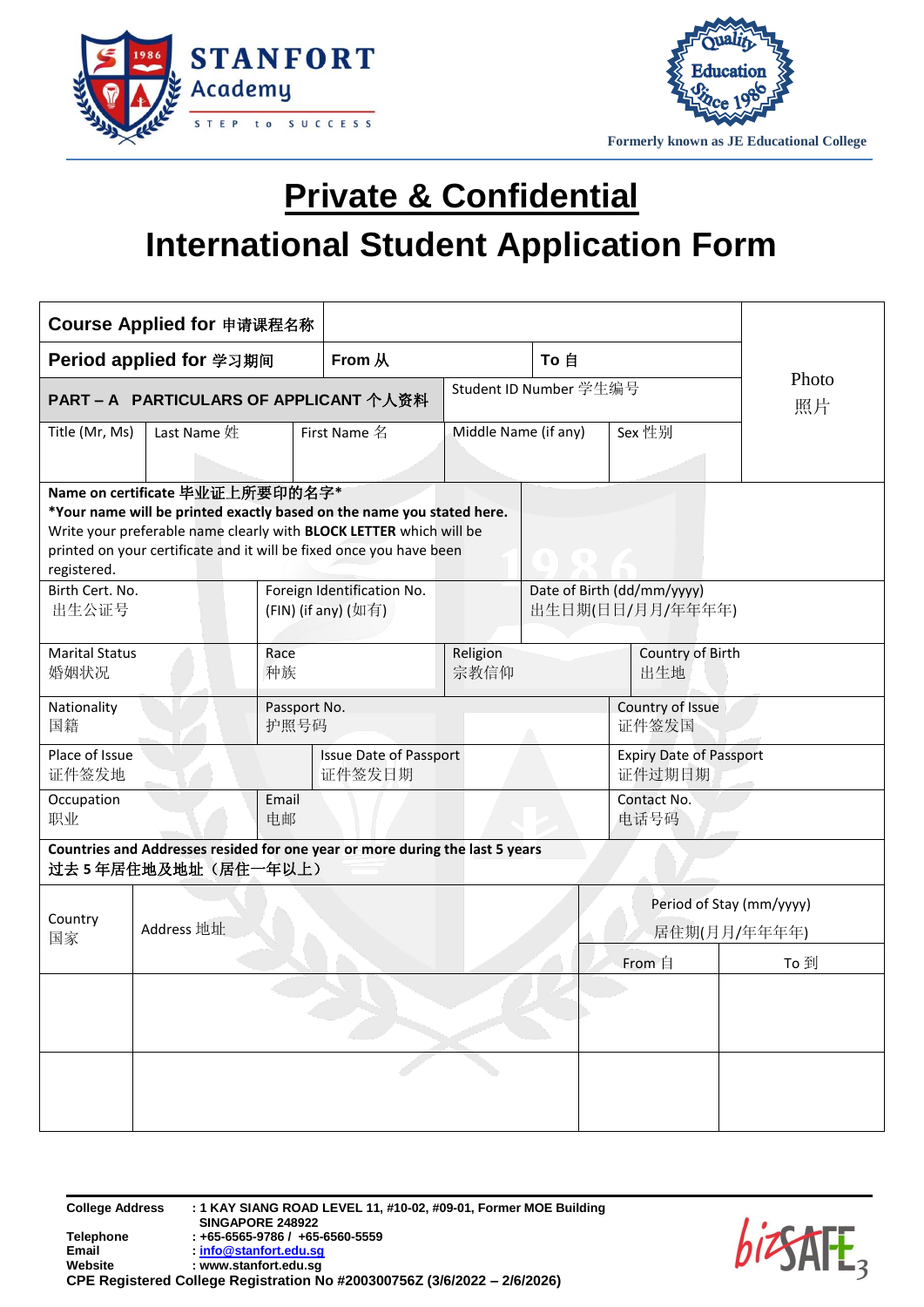



| PART – B APPLICANT'S PARENTS AND/OR STEP PARENTS (IF ANY) 父母及继父母 (如有) 资料 |            |  |                                                       |                                                       |                                                    |  |                                                                                          |      |  |                                                                                                 |
|--------------------------------------------------------------------------|------------|--|-------------------------------------------------------|-------------------------------------------------------|----------------------------------------------------|--|------------------------------------------------------------------------------------------|------|--|-------------------------------------------------------------------------------------------------|
| Relationship<br>关系                                                       | Name<br>姓名 |  |                                                       | Date of Birth<br>(dd/mm/yyyy)<br>出生日期(日日/月<br>月/年年年年) | Nationality<br>国籍                                  |  | Residential Status in Singapore<br>and Identity card Number (if<br>居留身份及证件号码(如有)         | any) |  | Occupation<br>职业                                                                                |
| Father<br>父亲                                                             |            |  |                                                       |                                                       |                                                    |  |                                                                                          |      |  |                                                                                                 |
| Mother<br>母亲                                                             |            |  |                                                       |                                                       |                                                    |  |                                                                                          |      |  |                                                                                                 |
| Step Father<br>继父                                                        |            |  |                                                       |                                                       |                                                    |  |                                                                                          |      |  |                                                                                                 |
| Step Mother<br>继母                                                        |            |  |                                                       |                                                       |                                                    |  |                                                                                          |      |  |                                                                                                 |
| PART - C APPLICANT'S SPOUSE (IF ANY) 配偶资料 (如有)                           |            |  |                                                       |                                                       |                                                    |  |                                                                                          |      |  |                                                                                                 |
| Relationship<br>关系                                                       | Name<br>姓名 |  | Date of Birth<br>(dd/mm/yyyy)<br>出生日期(日日/月<br>月/年年年年) |                                                       | Nationality<br>国籍                                  |  | Residential Status in Singapore<br>and Identity card Number (if<br>any)<br>居留身份及证件号码(如有) |      |  | Occupation<br>职业                                                                                |
|                                                                          |            |  |                                                       |                                                       |                                                    |  |                                                                                          |      |  |                                                                                                 |
| PART - D APPLICANT'S NATURAL SIBLINGS (IF ANY) 直系同胞资料 (如有)               |            |  |                                                       |                                                       |                                                    |  |                                                                                          |      |  |                                                                                                 |
| Name<br>姓名                                                               |            |  | Relationship<br>关系                                    |                                                       | Date of Birth (dd/mm/yyyy)<br>出生日期(日日/月月/年年年<br>年) |  | Nationality<br>国籍                                                                        |      |  | <b>Residential Status in</b><br>Singapore and Identity card<br>Number (if any)<br>居留身份及证件号码(如有) |
|                                                                          |            |  |                                                       |                                                       |                                                    |  |                                                                                          |      |  |                                                                                                 |
|                                                                          |            |  |                                                       |                                                       |                                                    |  |                                                                                          |      |  |                                                                                                 |
|                                                                          |            |  |                                                       |                                                       |                                                    |  |                                                                                          |      |  |                                                                                                 |
|                                                                          |            |  |                                                       |                                                       |                                                    |  |                                                                                          |      |  |                                                                                                 |
|                                                                          |            |  |                                                       |                                                       |                                                    |  |                                                                                          |      |  |                                                                                                 |

**College Address : 1 KAY SIANG ROAD LEVEL 11, #10-02, #09-01, Former MOE Building SINGAPORE 248922 Telephone : +65-6565-9786 / +65-6560-5559 Email [: info@stanfort.edu.sg](mailto:info@stanfort.edu.sg) Website : www.stanfort.edu.sg CPE Registered College Registration No #200300756Z (3/6/2022 – 2/6/2026)**

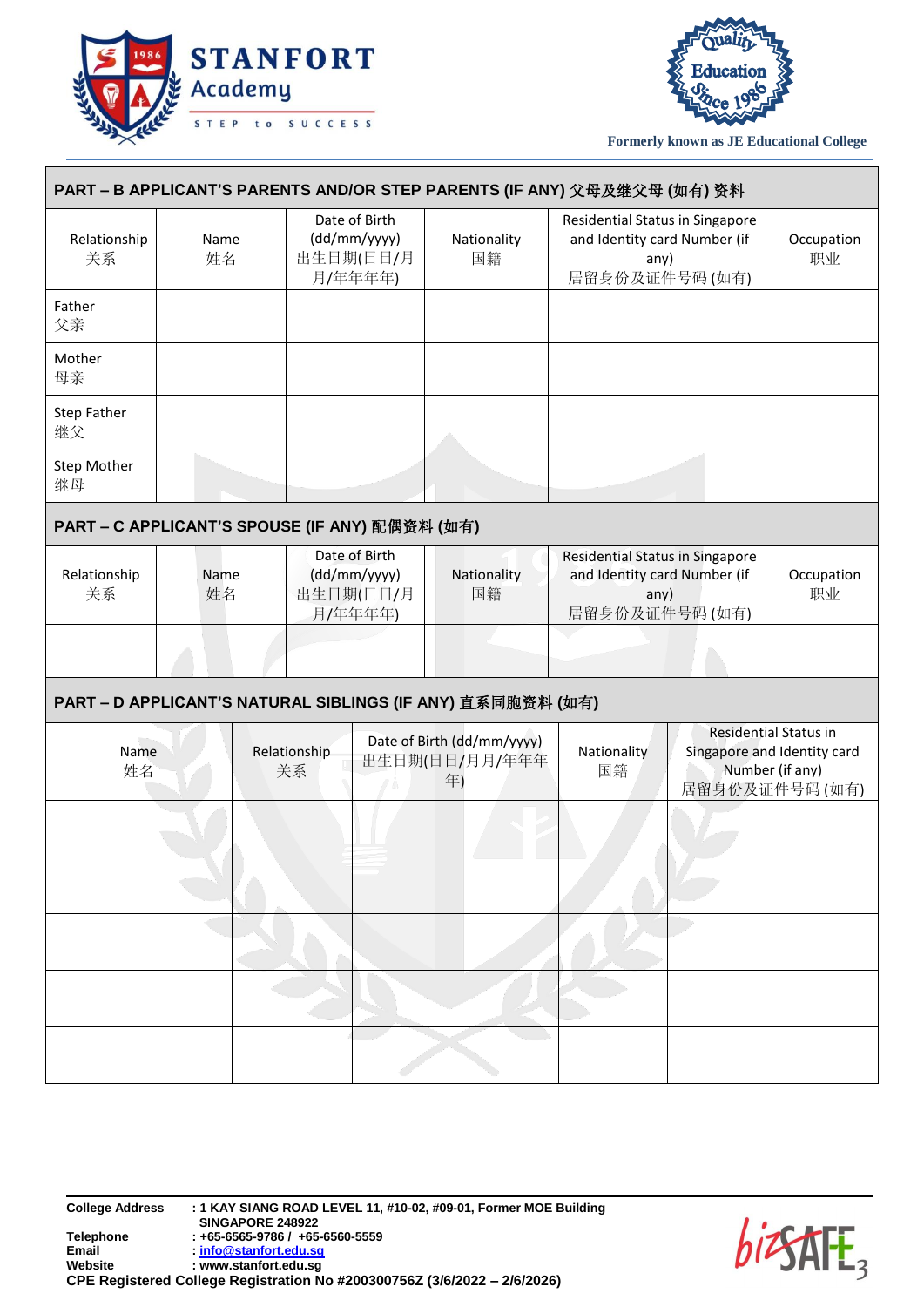



| PART - E APPLICANT'S EDUCATIONAL BACKGROUND (INCLUDE COURSES ATTENDED IN SINGAPORE)<br>申请人教育背景(包含在新加坡参与的课程)                                 |                                |                                    |                                                                        |           |                            |                                 |  |                                          |  |
|---------------------------------------------------------------------------------------------------------------------------------------------|--------------------------------|------------------------------------|------------------------------------------------------------------------|-----------|----------------------------|---------------------------------|--|------------------------------------------|--|
| Name of Schools<br>学校名称                                                                                                                     | Country /<br>Province<br>国家/省份 | Language of<br>Instruction<br>教学语言 | Period of Study (dd/mm/yyyy)<br>修业时间(日日/月月/年年年<br>年)<br>To 到<br>From 自 |           |                            | Qualification<br>Obtained<br>学历 |  | Educational<br>Certificate No.<br>学历证书号码 |  |
|                                                                                                                                             |                                |                                    |                                                                        |           |                            |                                 |  |                                          |  |
|                                                                                                                                             |                                |                                    |                                                                        |           |                            |                                 |  |                                          |  |
|                                                                                                                                             |                                |                                    |                                                                        |           |                            |                                 |  |                                          |  |
|                                                                                                                                             |                                |                                    |                                                                        | $\bullet$ |                            |                                 |  |                                          |  |
| Obtained a pass in English?<br>英语成绩是否通过?                                                                                                    |                                |                                    | <b>T</b> Yes<br>$\Box$ No                                              |           |                            |                                 |  |                                          |  |
| PART - F APPLICANT'S EMPLOYMENT HISTORY/OTHER ACTIVITIES (INCLUDE PRACTICAL TRAINING,<br>INDUSTRIAL ATTACHMENT AND INTERNSHIP IN SINGAPORE) |                                |                                    |                                                                        |           |                            |                                 |  |                                          |  |
| 申请人就业背景(包含新加坡的实际培训,工业实习及实习)<br>Name of Companies<br>Country<br>公司名称<br>国家                                                                   |                                |                                    | Period of working (dd/mm/yyyy)<br>就业时间(日日/月月/年年年年)                     |           | <b>Position Held</b><br>职位 |                                 |  | Nature of Duties<br>工作性质                 |  |
|                                                                                                                                             |                                | From 自                             | To 到                                                                   |           |                            |                                 |  |                                          |  |
|                                                                                                                                             |                                |                                    |                                                                        |           |                            |                                 |  |                                          |  |
|                                                                                                                                             |                                |                                    |                                                                        |           |                            |                                 |  |                                          |  |
|                                                                                                                                             |                                |                                    |                                                                        |           |                            |                                 |  |                                          |  |

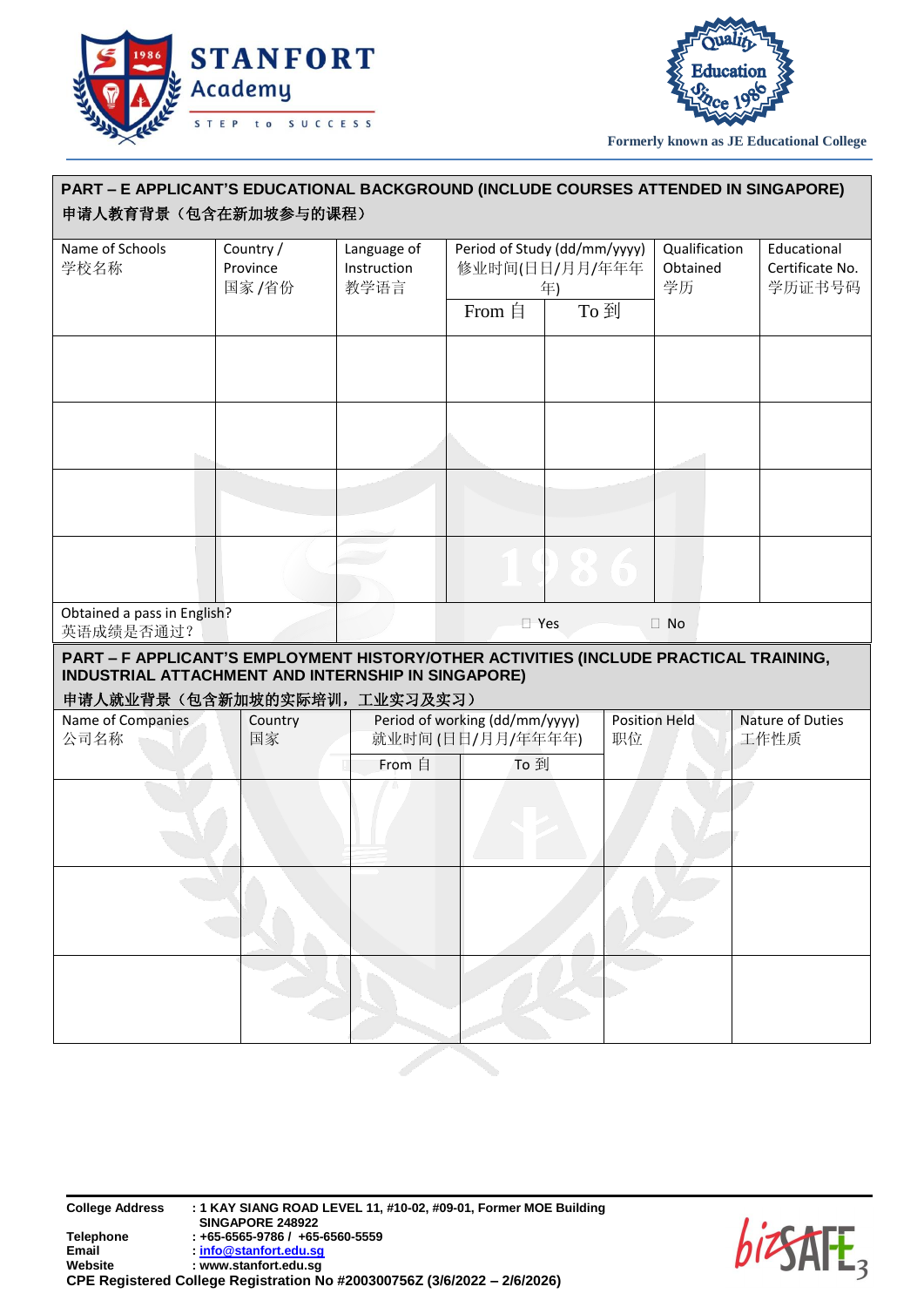



|                                                                                             | Average Monthly Income for past 6 months (SGD)<br>过去六个月的平均薪水(新币)                                                     |             |               |                | Current Saving (SGD)<br>定期存款(新币) |            |           |
|---------------------------------------------------------------------------------------------|----------------------------------------------------------------------------------------------------------------------|-------------|---------------|----------------|----------------------------------|------------|-----------|
| <b>APPLICANT</b>                                                                            |                                                                                                                      |             |               |                |                                  |            |           |
| <b>APPLICANT'S SPOUSE</b>                                                                   |                                                                                                                      |             |               |                |                                  |            |           |
| <b>APPLICANT'S FATHER</b>                                                                   |                                                                                                                      |             |               |                |                                  |            |           |
| <b>APPLICANT'S MOTHER</b>                                                                   |                                                                                                                      |             |               |                |                                  |            |           |
| <b>Other Family Member</b>                                                                  |                                                                                                                      |             |               |                |                                  |            |           |
| PART - H APPLICANT'S GUARDIAN (IF ANY) 监护人资料(如有)                                            |                                                                                                                      |             |               |                |                                  |            |           |
| Name (as of ID)                                                                             | Nationality                                                                                                          | Sex         | Date of Birth |                | <b>E-mail Address</b>            |            |           |
|                                                                                             |                                                                                                                      |             |               |                |                                  |            |           |
| ID No.                                                                                      | Occupation                                                                                                           | Contact No. |               | <b>Address</b> |                                  |            |           |
| <b>PART-I ANTECEDENT 先例</b>                                                                 |                                                                                                                      |             |               |                |                                  |            |           |
|                                                                                             |                                                                                                                      |             |               |                |                                  | <b>YES</b> | <b>NO</b> |
|                                                                                             | 1) Have you ever been refused entry into or deported from any country?<br>是否曾被任何国家禁止进入或遣送出境?                         |             |               |                |                                  |            |           |
| 是否曾被任何国家的法庭定罪?                                                                              | 2) Have you ever been convicted in a court of law in any country?                                                    |             |               |                |                                  |            |           |
| 是否曾被新加坡禁止入境?                                                                                | 3) Have you ever been prohibited from entering Singapore?                                                            |             |               |                |                                  |            |           |
| 4) Have you ever entered Singapore using a different passport or name?<br>是否曾用别的护照或名字进入新加坡? |                                                                                                                      |             |               |                |                                  |            |           |
|                                                                                             | If any of the answer is "yes", please furnish details on a separate sheet of paper.<br>如果有任何答案是"YES", 请在另一张纸上提供完整资料。 |             |               |                |                                  |            |           |